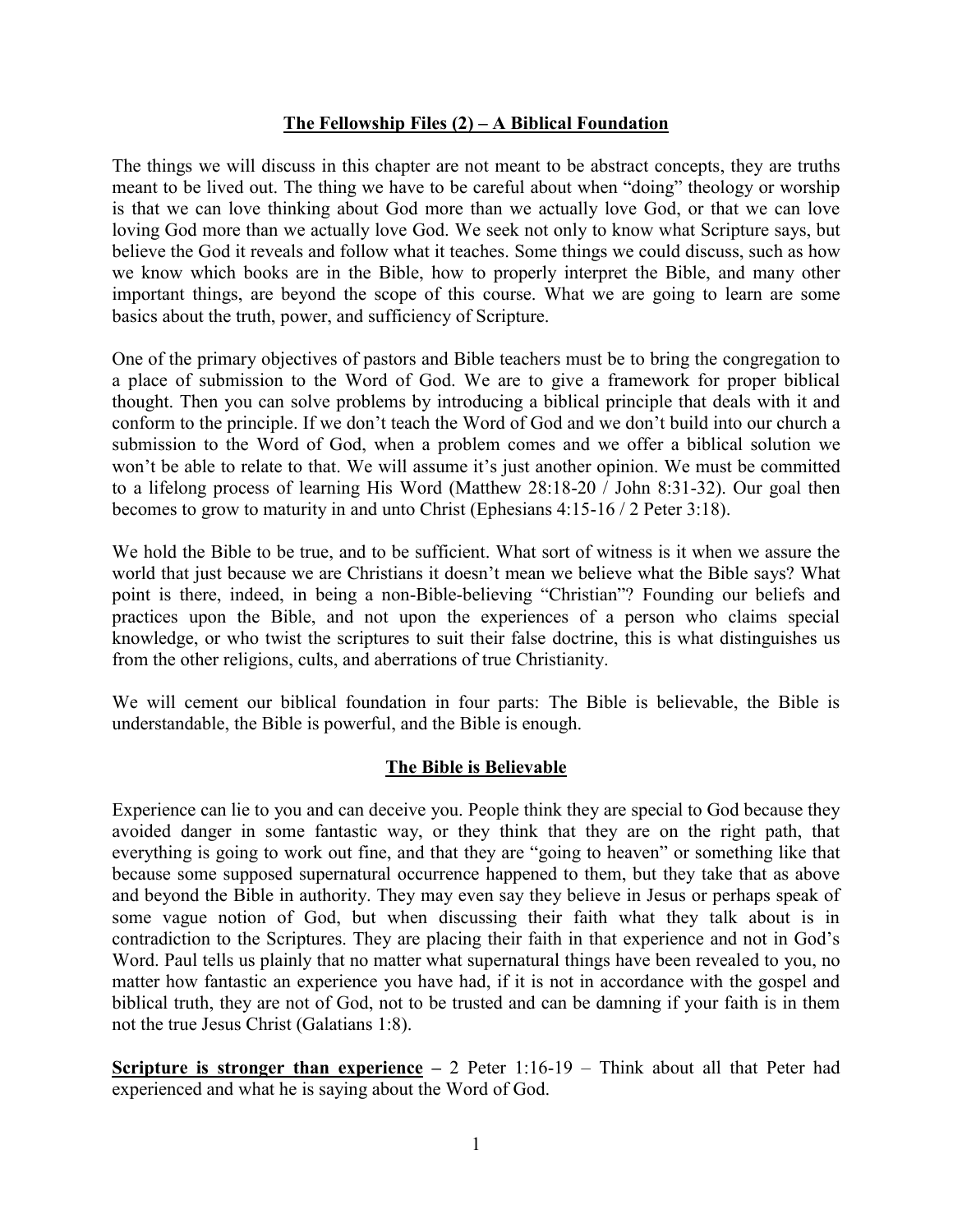- He lived with Jesus for 3 years
- He saw Jesus perform miracles
- He saw Jesus transfigured into a glorious state, and Moses and Elijah (Matthew 17:1-9)
- He heard God the Father's audible voice
- Peter had performed miracles himself
- He had preached the Pentecost sermon, relating it all to Scripture
- The Word is as sure as any of that, it is a confirmation of Christ (cf. Luke 16:19-31)
- We would be wise to get it down in us until Jesus rises up out of us

Now look at vs.20-21 – You can't just say, "Well, men wrote it, therefore it must be flawed", because if the claim of the Bible itself is true, God can get men to write what He wants them to. It is not self-refuting to claim that men wrote the very words of God and that it is inerrant. If that is your problem with the Bible, get rid of every book that you have because every single one you have was written by men. You can never trust anything else that you ever read in life.

Historical events aren't observable, measurable and repeatable. You can't use the scientific method to prove that Isaac Newton discovered gravity. So if you actually had a problem with the Bible because you can't apply the scientific method, you have got a problem with history itself. If something is written, the only way you can question it is if you don't have corroboration or there is internal inconsistency. We can't find any internal inconsistency and we have got multiple corroboration. We have got three languages, Greek, Hebrew and Aramaic. We have got three continents, Asia, Africa and Europe. We have over 40 authors most of whom never met one another because they wrote over a period of some 1600 hundred years.

So unless you have anything that would negate what we find in the Bible, you have to accept the fact, based on the evidentiary method, not the scientific method, that the Bible is a reliable collection of historical documents written down by eye witnesses during the lifetime of other eye witnesses. They report to us supernatural events that took place in fulfillment of specific prophecy and claim that their writings are divine rather than human in origin.

Jesus and the Old Testament – Jesus said the OT was about Him (Luke 24:27 / John 5:39). He quotes from every section: the Pentateuch, the Wisdom Literature, the Poetry, the Prophets (both major and minor), and the Historical material. When dealing with the people of His day, whether it was with the disciples or religious rulers, Jesus constantly referred to the OT: Matthew 12:3, 21:16 (citing Psalm 8:2), and 22:31. He confirmed many of the accounts in the OT, such as the destruction of Sodom and the death of Lot's wife (Luke 17:29, 32), the murder of Abel by his brother Cain (Luke 11:51), the calling of Moses (Mark 12:26), the manna given in the wilderness (John 6:31-51), the judgment upon Tyre and Sidon (Matthew 11:21), and many others.

Not only did Jesus confirm the historicity of these accounts, He also authenticated some of the passages that are most disputed today. Many modern scholars do not believe that Moses wrote the first five books of the OT, but Jesus did (see Matthew 19:8, 9; John 7:19; Mark 12:29-31). Some modern scholars also assume the existence of more than one writer of Isaiah, but Jesus believed in only one. In Luke 4:17-21, He cites Isaiah 61:1, 2 (the so-called second Isaiah) while in Matthew 15:7-9 He refers to the first part of Isaiah's work (Isaiah 6:9). The account of Daniel is rejected today by many, but the Lord Jesus believed him to be a prophet (Matthew 24:15). The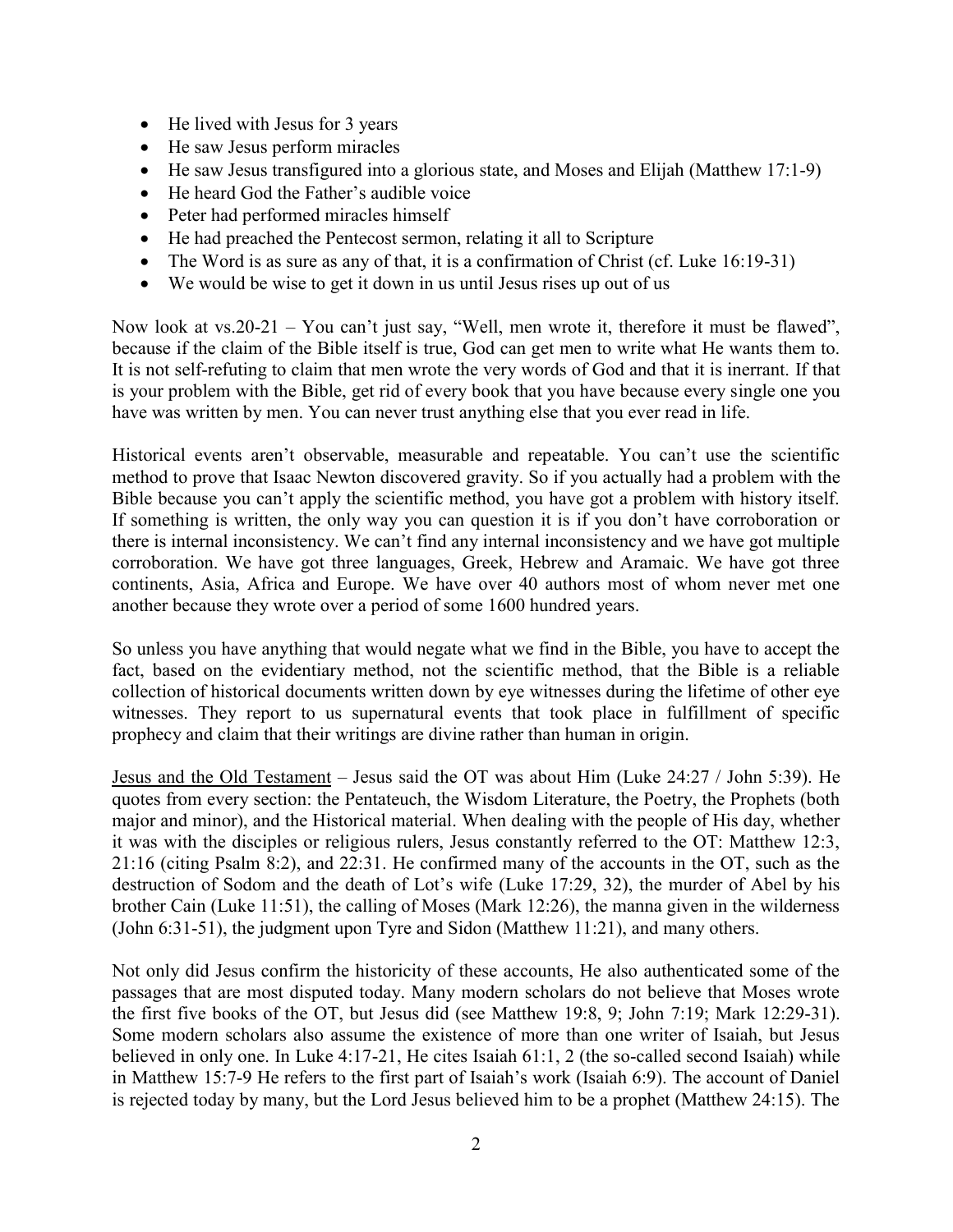account of Adam and Eve often is ridiculed today as legend, but Jesus believed the story to be true (Matthew 19:1-6). Likewise, the narrative of Noah and the great flood not only is authenticated by Jesus (Matthew 24:37), it also is used as an example of His second coming. The account of Jonah and the "whale" is used by Jesus as a sign of His resurrection (Matthew 12:39ff). Matthew 4:1-10 – The devil actually uses Scripture to tempt Jesus (Psalm 91:11-12), but Jesus quotes right back to him: (Deuteronomy 8:3, 6:16, 6:13). Jesus believed in the OT.

Jesus and the New Testament – John 16:12-13 – Some talk as if only the words of Jesus are needed and the words of the Apostles are not necessary, as if the words of Jesus are somehow against the words given by the Holy Spirit to the other biblical writers. Jesus himself dismisses with this idea, Christ said that the Spirit would not only bring all the teachings of Jesus to their remembrance, but that He would also bring new truth and revelation to the Apostles upon His death. The epistles do not confuse the teachings of Christ, they magnify them. Paul declared that "we have the mind of Christ" in accordance with Jesus' own words (1 Corinthians 2:16). If we want to truly be "red letter Christians" then we ought to pay attention to what those red letters of Jesus have to say about the authority of the apostolic writings. Jesus believed in the NT.

Jesus and KJV only  $-1$  Peter 1:24-25 (Isaiah 40:8) / Psalm 119:160  $-$  God's Word endures in some form believers will be able to access from generation to generation. It is not that every single word will be preserved in a certain form, but every concept, principle, law, doctrine.

In Matthew 5:18, when Jesus uses the phrase – "iota or dot (jot and tittle)" this does not mean that we will always be able to point to a single copy and say that every period and paragraph is written exactly the same as in the original. A letter perfect form of God's Word could not be identified with certainty even in Jesus' time. Multiple copies already existed, and variations included whole words. Jesus quoted freely from the handmade copies of the Greek version of the OT known as the Septuagint.

**Scripture is Trustworthy** – we can trust the Bible even if we don't have the original documents.

The Abundance of Existing Manuscripts – the New Testament is by far the most preserved text of the ancient world, both in terms of the number of existing manuscripts and the time difference between the earliest manuscripts we have and the originals they represent.

The Insignificance of Most Variants – There are many good reasons for a rock solid confidence that 98-99% (not an abstract number) is the same as the original, and even then, it is not that 98- 99% percent of the original text exists; it is that more than 100 % exists. We have all the originals say; in that 1-2% that is different, scholars try and find what is likely not original and discard it. It is never mere conjecture. This confidence in the text is shared by people of many theological positions, across conservative/liberal lines, denominational lines, etc.

The Preservation of Primary Doctrines – no major doctrine of the Christian faith is affected in any significant way by any viable textual variant. Those few places where we are not sure never encroach on any issue of major significance, they are doubts on how to spell a few names, word order, differences in style, or confusion concerning synonyms.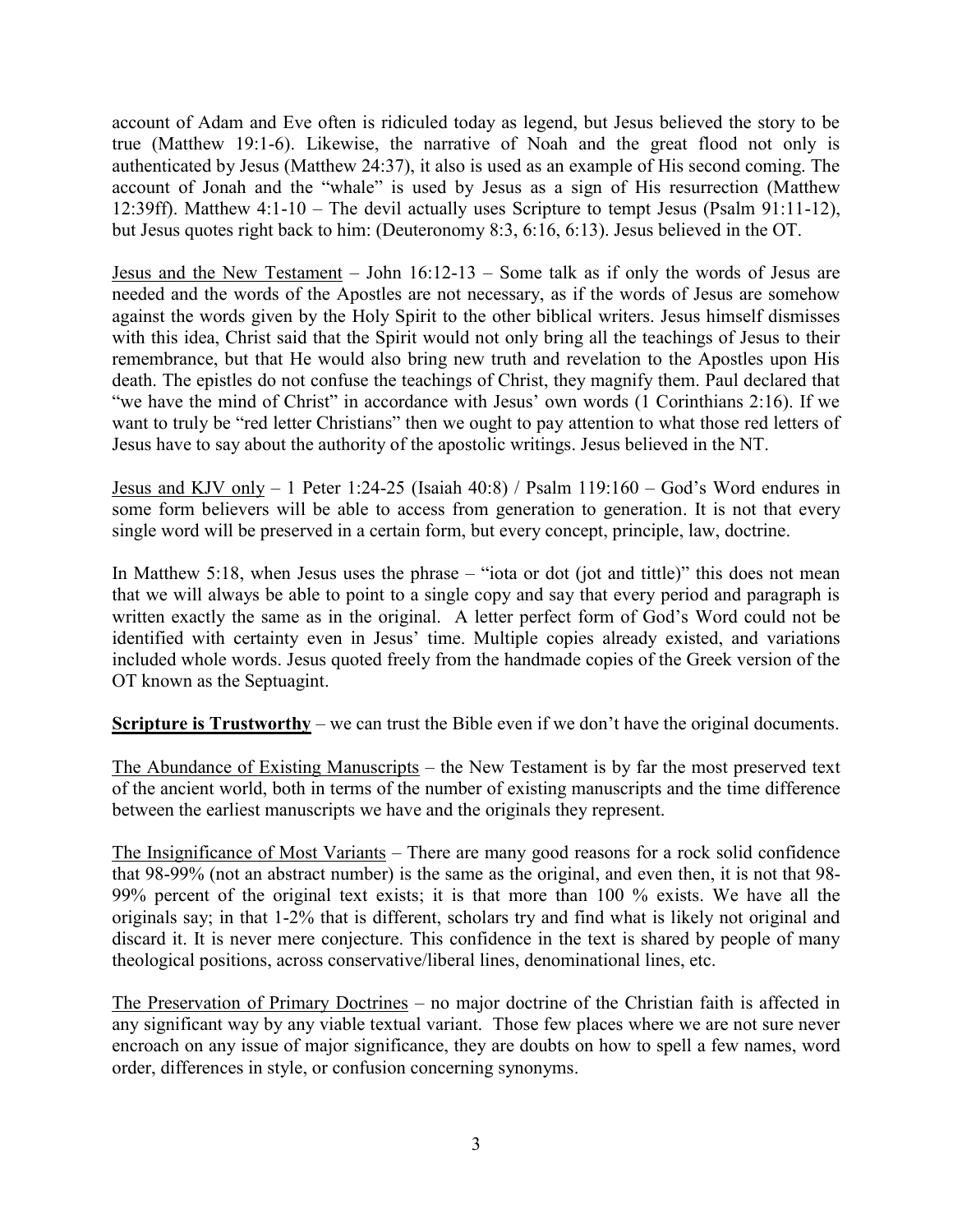It starts with Jesus. Those that don't know God place people first and believe that individual insight into our own selves is more important than God. They weigh their own wisdom in competition to what Jesus said. This leads to pluralism, in other words, choose your own path and it is okay, because the frame of reference is people centered instead of God centered. This is against the Biblical Christian faith, as revealed by Jesus Christ, who said that there was only one way to be justified before God, and that was through Him (John 14:6). Peter said that Jesus was the only way men might be saved (Acts 4:12). Paul told Timothy that there was only one mediator between God and man, that being Jesus (1 Timothy 2:5).

We either believe what Jesus said about Himself and the kingdom of God, and its exclusivity, or we have to invent some other way, which inevitably leads to pluralism (many paths), universalism (all people are saved), pantheism (all is God), or panentheism (everything has God in it). All these things are invalidated by the testimony of the Bible, which Jesus validated as the words of God. So, it is either Jesus or something else, you cannot have both, although many claim a Jesus that is not the Jesus of the Bible.

Jesus said He was God. This is why the Jewish leaders were trying to kill Him in the first place, because He was asserting that He was the Son of God. To the Jewish mind of the day it was clear that Jesus was saying He was equal with God (John 10:24-33). Jesus said to them that if they did not believe He was who He said He was that they would die in their sins, i.e., they were not going to heaven, but would be damned (John 8:24).

Jesus is real, and he really means what he says. Jesus believed the Bible, and so should you, if you want to believe in Jesus. Faith comes by hearing the Word of Christ (Romans 10:17).

# **The Bible is Understandable**

We don't use something because we don't think it works, or it takes too much effort. People today often complain about how hard it is to interpret and understand Scripture, but we have more teachers and tools than we have ever had. More importantly, we never hear Jesus sympathizing with our frustrations on this point. Instead, whether speaking to scholars or untrained common people, Jesus always placed the blame for misunderstanding any teaching on the reader, on those who misunderstand or fail to accept what is written, never on the Scriptures themselves (Matthew 12:3, 5, 19:4, 21:42, 22:31 / Luke 24:25 / John 3:10).

We must be committed to a lifelong process of learning His Word. Our goal then becomes to grow to maturity in and unto Christ. Scripture contains everything necessary for our spiritual life. It makes the thoughts of God clear not cloudy. It is God's desire for us to abide in His Word.

- 2 Peter 1:3-11 through the precious promises of Scripture we can know God, and if you apply them to your life you will become fruitful, you will be stable and not stumble
- 2 Peter  $1:16-21$  the Bible is believable
- $\bullet$  2 Peter 2 there are always false teachers who will entice you with false promises and if you listen to them you will become entangled again in the world and enslaved to sin
- 2 Peter  $3:1-13$  there will be scoffers who try and steal your stability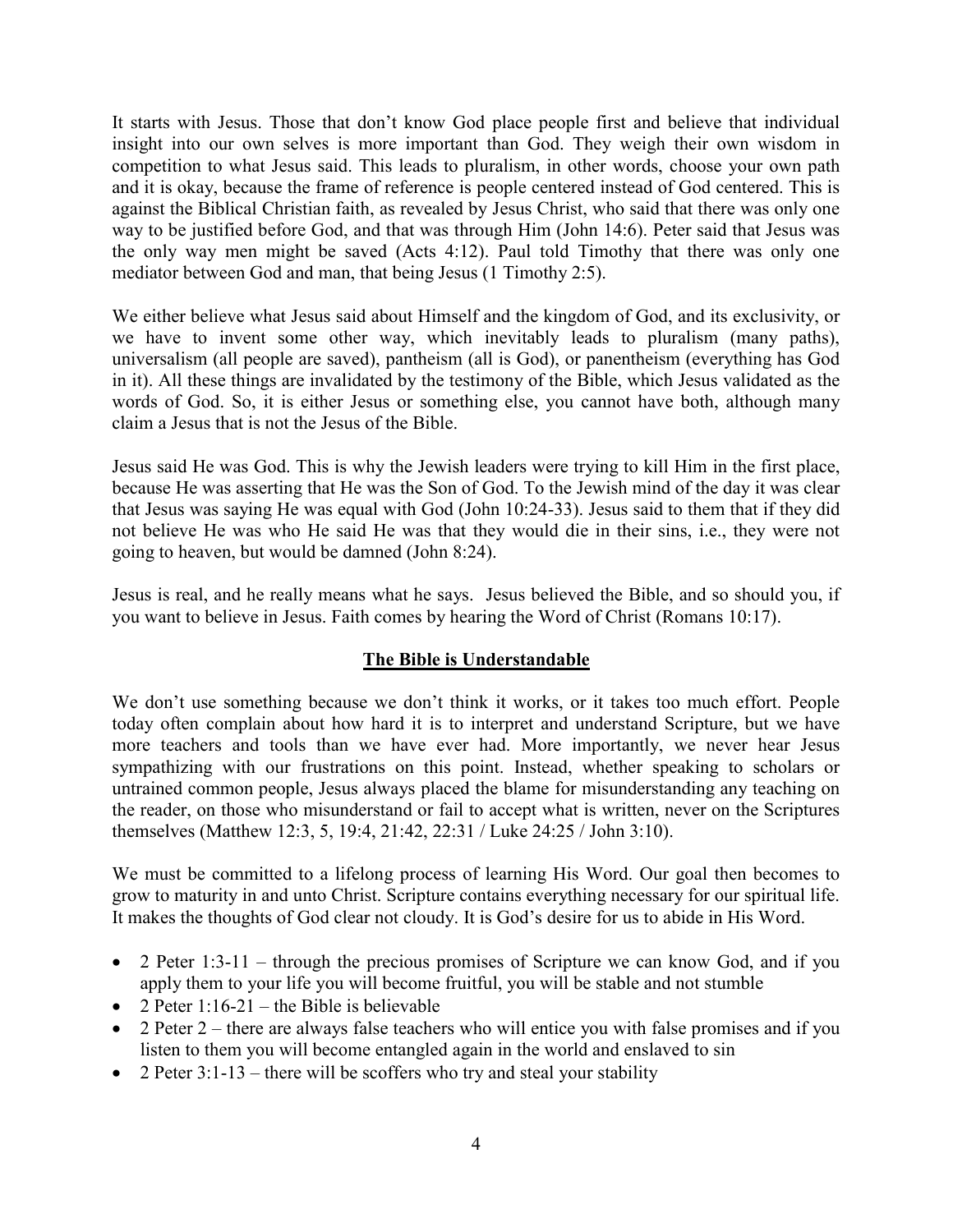2 Peter 3 (14-18) – Scripture is clear to the stable

- Be diligent
- Be patient
- Learn and live the Scriptures
- Be on guard against license (forewarned is forearmed)
- Be growing in grace (true liberty) and knowledge

**Scripture is Clear** – the perspicuity of Scripture – it is clear & understandable.

What it does NOT mean

- 1. All scripture is equally clear and easily understood as to its precise meaning
- 2. Interpretation, explanation, and exposition by a Bible teacher are never necessary
- 3. Believers will agree universally on every point

What it DOES mean

- 1. Scripture is clear enough for the simplest person to live by, yet deep enough for the most intellectual and diligent readers
- 2. Obscurity is the fault of our finite and sinful minds, not a problem with the Bible
- 3. Interpreters must use ordinary means

Scripture is clear in the essential matters, like the virgin birth of Jesus, the deity of Christ, the physical resurrection of Jesus from the dead, the universal sinfulness of man (Romans 3:23), and justification by faith. The illumination by the Holy Spirit is a major part of the doctrine of the clarity of Scripture. However, we cannot ask the Holy Spirit to replace our intellectual engagement with the text. We need to learn it and believe it (cf. Philippians 3:15-16 / John 7:17). Whenever we depart from the plain and simple meaning of Scripture, interpreted using normal means, we are headed for trouble.

When looking at texts, we can understand them to apply to Christians *universally*, such as Matthew 28:19-20 (go therefore and teach all nations), or to someone or something *specifically*, such as Matthew 10:5-6 (do not go to anyone but the Jews, a command for the disciples only and for that particular time period only, overruled by the Great Commission), or *principally*, such as Philippians 2:3-4 (Paul was speaking to a particular church but the principle of Christlike behavior applies to us) or *not at all*, as with 2 Timothy 4:13 (Paul tells Timothy to bring his papers, which we are obviously not to do). Texts meant specifically may also apply principally, so sometimes texts that aren't teaching on a particular subject may still give us a principle to follow and apply to other matters.

If an essential doctrine seems to be obscure in one place, it will be clear in other places. What the Bible teaches against is looking for esoteric things and clues like Bible codes. These are not mysteries to unlock they are mysteries that are now revealed. We do not need some other book as the "key" to provide a spiritualized meaning to an already clear text. God gave us Scripture to reveal Himself, His works, and His plan and we are not supposed to go wandering off into myths and looking for secret knowledge (cf. 1 Timothy 1:3-4, 4:7, 6:3-5, 11, 20 / 2 Timothy 2:16,23, 3:5, 7-8 / Titus 1:14, 3:9). Any other "revelation" can only be inferior, and if it is not supported by the Bible you don't want it (1 Corinthians 4:6 / Galatians 1:8-9 / 1 John 4:5-6).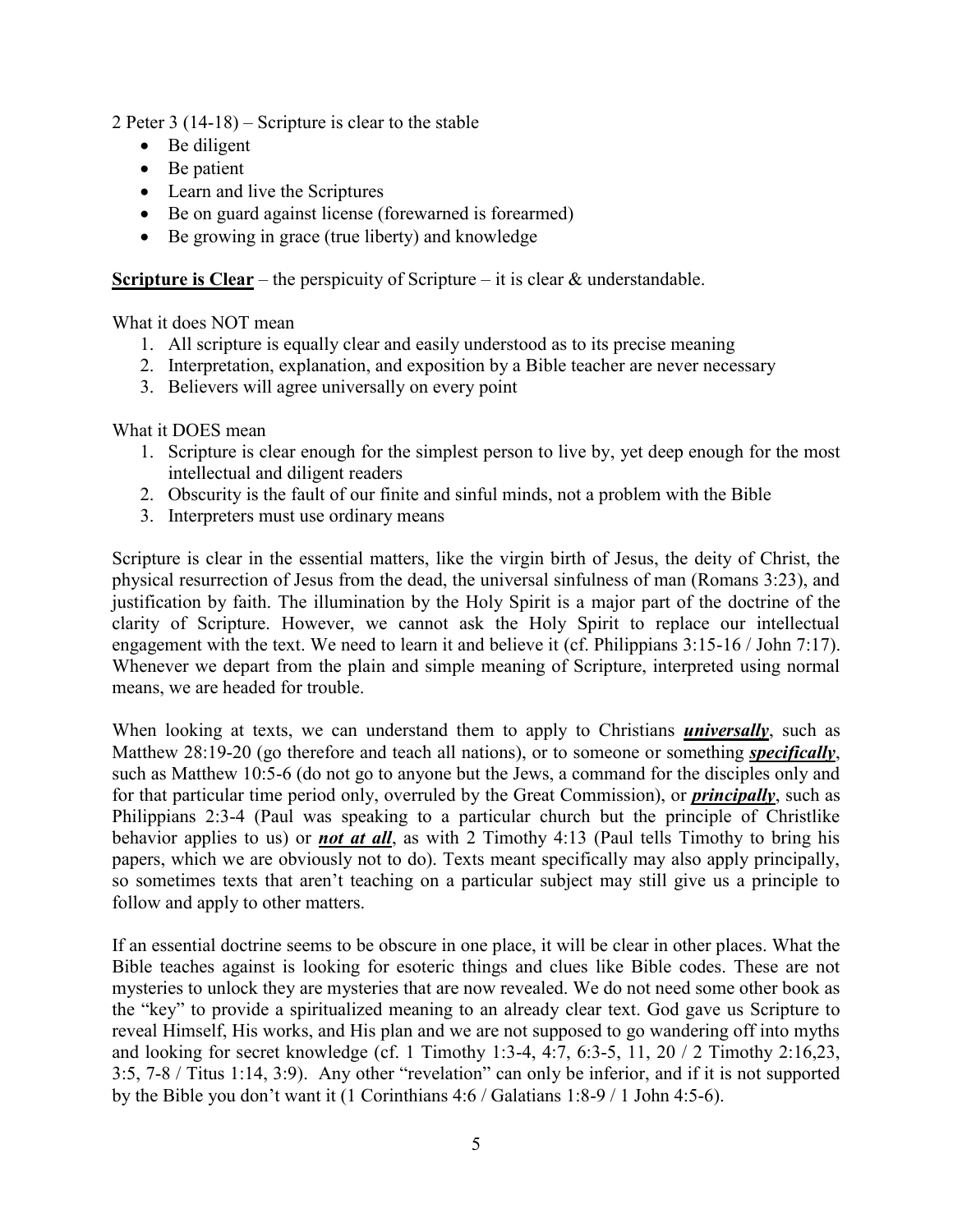The common, unlearned people of Jesus' day were able to understand much of what He was saying (Mark 12:37 / those willing to obey – Matthew 11:25 / Luke 19:48). Even children can learn from and begin to understand the Bible (Deuteronomy 6:6-7 / 2 Timothy 3:14-15). There are even sections that assume that children are in the audience (Ephesians 6:1-3). Most of the NT epistles are written not to church leaders but to entire congregations. Paul encourages the sharing of his letters with other churches (Colossians 4:16). The exhortations to read Scripture publicly also affirm an expectation that ordinary believers in ordinary congregations could understand the Scriptures (1 Timothy 4:13 / John 20:30-31 / 1 John 5:13).

Scripture affirms that it is able to be understood but not all at once. Understanding Scripture is a process. Further study will lead to further understanding (Joshua 1:8 / Psalm 1:2, 19:7-8, 119:15, 23, 33, 48, 78, 105, 130). Scripture affirms that it is able to be understood but not without effort (2 Timothy 2:15). Scripture affirms that it is able to be understood but not without the reader's willingness to obey it (Philippians 3:14-16 / 1 Corinthians 3:1-3). Deeper understanding is given to those who are more mature in their faith (Hebrews 5:14).

Mark 4:15-20 – "Who are we listening to?" We see here that for most it is the false teaching of the world (vs.18-19), the flesh (vs.16-17), and the devil (vs.15) that are doing the talking and being listened to. The world feeds it, the devil enflames it, the flesh indulges it. Where there is no fuel the fire dies out (Proverbs 26:20). What are you fueling your life with? Hebrews 3:12-13 – the deceitfulness of sin is what hardens you into unbelief. We are blinded by sin and not our intellect, we might accept these things in our heads, and deny them in our hearts. Those who listen to God hear His Word, accept it, and it bears fruit (vs.20).

Even an unsaved person can understand the plain teachings of Scripture on an external level. Some might think of 1 Corinthians 2:14: the things of the Spirit are foolish to the man without the Spirit, and he cannot understand them. But 1 Corinthians 2:14 does not mean that unsaved people cannot understand any part of the Bible. The point is that they cannot have a spiritual understanding. They can know the facts but not the spiritual value (Matthew 13:13-15 / cf. James 2:19). The Holy Spirit must illumine the mind of the reader or hearer of Scripture if he is to understand the significance of it. This is the correct meaning of 1 Corinthians 2:14.

This is the reason that although the purpose and plans of God are revealed to us in Scripture, many fail to truly understand them because they have not been born again. Others may know the truth but not apply it to their lives, they live as an atheist regarding certain matters, and they are as the Corinthians were, acting carnally. We can see something but not get it; we can know the truth but not trust it. Even as Christians we need to continue to be discipled in order to come to a fuller understanding of our life in Christ. You can see it and still not get it. This doesn't mean that there are deep things that only the super spiritual can attain and that we must have gurus to guide us into. No, in that passage Paul is simply contrasting the human wisdom and human mind with the things of God as taught and understood by the empowerment of the Spirit of God, things all Christians have and can grow in the knowledge of (Ephesians 1:15-21).

This does not mean every believer has equal spiritual wisdom, and it does not mean we will understand all spiritual mysteries. It means all Christians can understand the fundamentals of the faith. Many of the deeper things can be understood by most Christians as well, because while it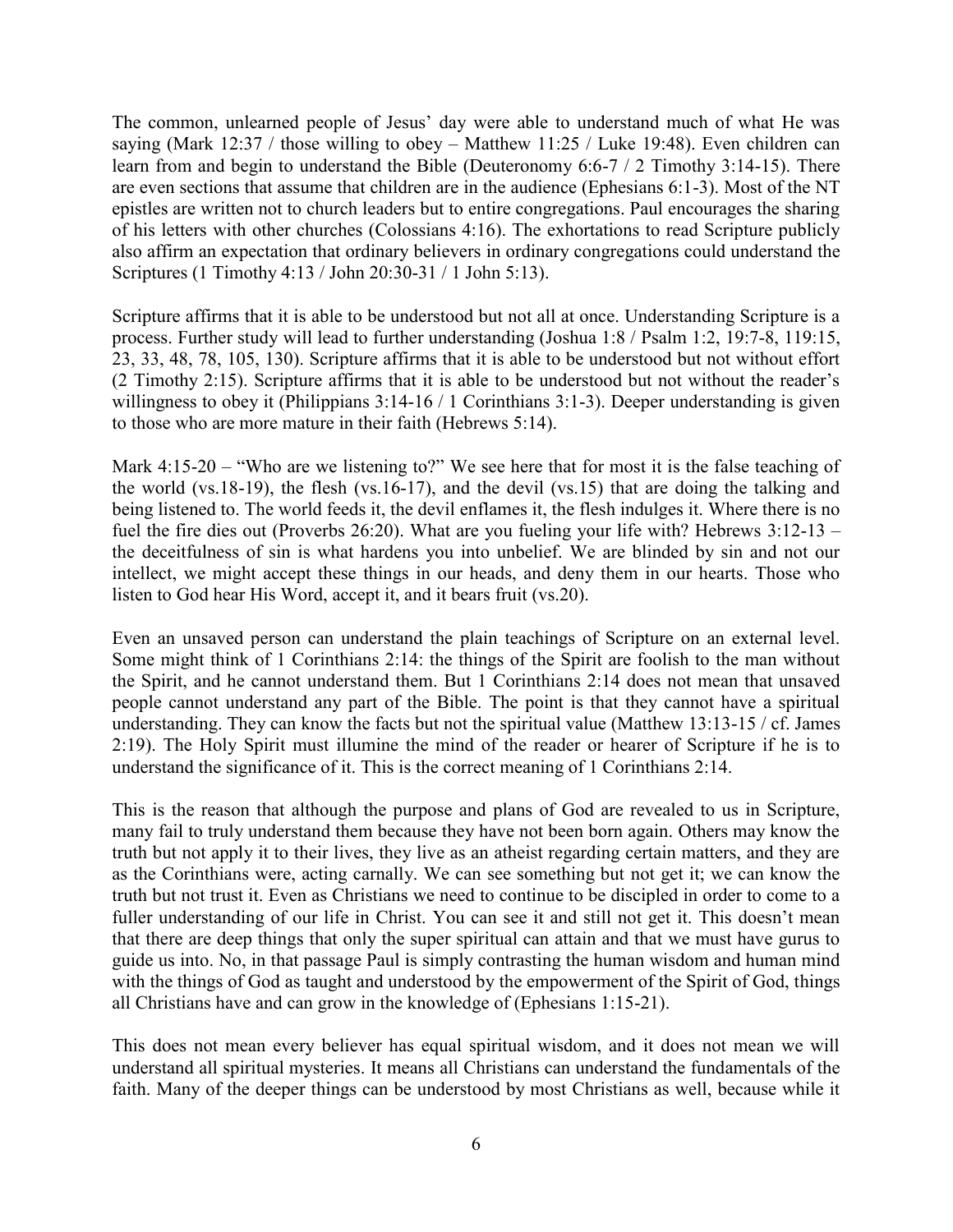is a matter of spiritual enlightenment and illumination, Christians can obtain it by obedient study. This is not just study for study's sake, but in order to become obedient to the faith (Romans 16:25-26). The key to understanding in spiritual matters is not intellect, but obedience. God will reveal more truth about Himself as you obey what you know already (cf. John 14:21, 23). Things grow dark to us spiritually when there is something we refuse to do.

In 1 John 2:27 the Apostle was condemning the notion of spiritual gurus, and he was saying that scripture is clearly presented and able to be understood. He was not saying that we don't need teachers at all. He was a teacher himself. Truly the clarity of scripture is an important doctrine, but it doesn't preclude being taught in the Word (Ephesians 4:11-12 / 1 Timothy 3:2 / 2 Timothy 2:2 / Titus 1:9). It means that we don't need to have enlightened masters to initiate us into secret truths. We just need to learn to interpret the Bible like anyone and everyone else can and should. The Bible isn't a secret code for the swami's to solve.

We must all start out as students, and students are not scholars, and even scholars learn and glean from others. When we talk of the doctrine of the clarity of scripture it means that we can understand the most basic and fundamental truths, not that we can all have an easy handle on all things. We do need teachers, and it does take time. It is a big book. You don't have to have a PhD to study and learn and know the Bible, but a teacher can help you understand it more fully.

All Scripture is God breathed so even the narrative portions are for our use (cf. Romans 15:4, 1 Corinthians 10:1-5), although the way we are to use them depends on certain factors. For example, what about those seemingly endless genealogies in the OT books, what are they there for? To the Hebrews, their history and the names of their ancestors represented the salvation of God in their midst. The remembrance and rehearsal of their collective story was a constant reminder of God's promise to Abraham. To remember their past, in an important sense, was to realize that God was in their present, and was part of their future.

Coming out of the Babylonian exile, the reading of these names and the rehearsal of the national history marked the truth that God was still faithful to the covenant made with Abraham. This same emphasis is clear in the NT usages of genealogies. To continue to rehearse the history, and to show Christ as the culmination of it, was to argue that not only was God continuing to fulfill the divine promise made to Abraham, but moreover that God's promise was completed in the person and work of Christ.

So we can see that those lists are very important, but we don't need to try and derive some deeper meaning from them. What the Bible doesn't teach, and teaches against, is looking for esoteric things and clues like Bible codes. These are not mysteries to unlock they are mysteries that are now revealed. We do not need some other book as the "key" to provide a spiritualized meaning to an already clear text. God gave us scripture to reveal Himself, His works, and His plan and we are not supposed to go wandering off into myths and looking for secret knowledge (cf. 1 Timothy 1:3-4, 4:7, 6:3-5, 11, 20 / 2 Timothy 2:16,23, 3:5, 7-8 / Titus 1:14, 3:9).

Here is the point: in essence, spiritually speaking, if the apostles didn't teach it you don't need it, and you definitely don't want it (1 Corinthians 4:6 / Galatians 1:8-9 / 1 John 4:5-6). Since Paul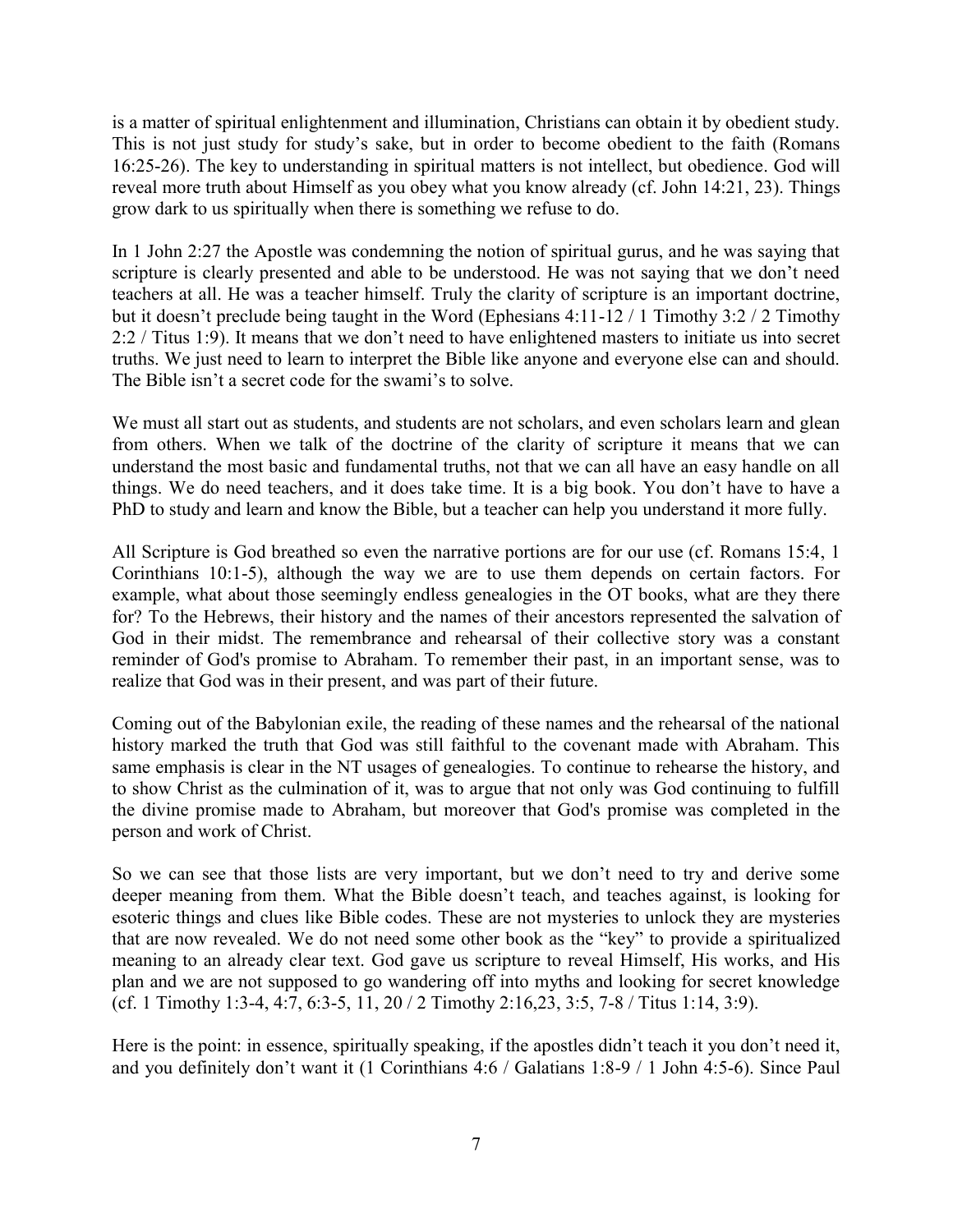says that Scripture thoroughly equips we can unequivocally conclude that another revelation can only be inferior.

The NT realizes along with us that we can be lead astray by false teachers, but our own stability is a bulwark against this. We don't have to learn fast, we need to learn well, and we do that by applying the Scriptures, by obedience and trust in the things we are sure of. We get in a good community of Bible saturated believers, and we move and grow in grace (we don't have to be sprinters), and we grow in knowledge (our own mind becomes Bible saturated, Romans 12:1-2). What better could you be spending your time on?

We should be thankful to God who clearly reveals in the Bible how to have one's sins forgiven, how to have eternal life, and how to live a life pleasing to Him. This doctrine is very important because the clarity of Scripture is denied by every false theology, usually putting an elite priesthood, a cult's founder, an inner light, or a false methodology between the Scriptures and the Christian. But you can understand the Bible. We are born again by the will of God (James 1:18), through the Word of God (1 Peter 1:22-25), because of the work of God in Christ (1 Peter 1:18-21). The Bible helps us live for Christ, win others for Christ, and edify our brothers and sisters in Christ. You can learn, live, and love God's Word. You can become trusted counsel for others. You can become stable. You don't have to stumble.

# **The Bible is Powerful**

Hebrews 4:12 – In this verse there are two action verbs, in the present tense. The first verb talks of what the Word is and the second speaks of what the Word does. It can go where it needs to go, to see what it needs to see, to do what it needs to do, so we can be who we need to be.

The first verb is *living* – the Word has the life and power of God in it. The Word of God brings the convicting power of the Lord. Faith comes by hearing the Word of God (Romans 10:17). Two other words give us a description of this living.

Active – full of energy, effective (Isaiah 55:9-11). Its effectiveness may not be immediately evident to us, but as we mature we will see it being effective in changing lives and also in hardening hearts. It will perform surgery and bring new life, or it will be the death sentence to the rebel. The Word of God either heals or it hardens, and it never fails to do its intended work.

Sharper – comparative, not just sharp but sharper. In other words, it is not only effective it is precise. It not only gets the job done, it gets it done exactly right. It goes as deep as it needs to, it hits the root. This is what the word of God is; it is living, and therefore effective and precise, and that is why it is able to discern all things.

The second verb is *piercing* – to penetrate – two applications are given to describe it.

The first is division – to separate – soul and spirit (spiritual matters), joints and marrow (physical matters). In other words, things that are impossibly hard to divide but that is how penetrating God's Word is, it can and will find out the problem right at the root, no matter how deep it is buried, no matter how many layers it has to separate. Like soul and spirit, the immaterial parts of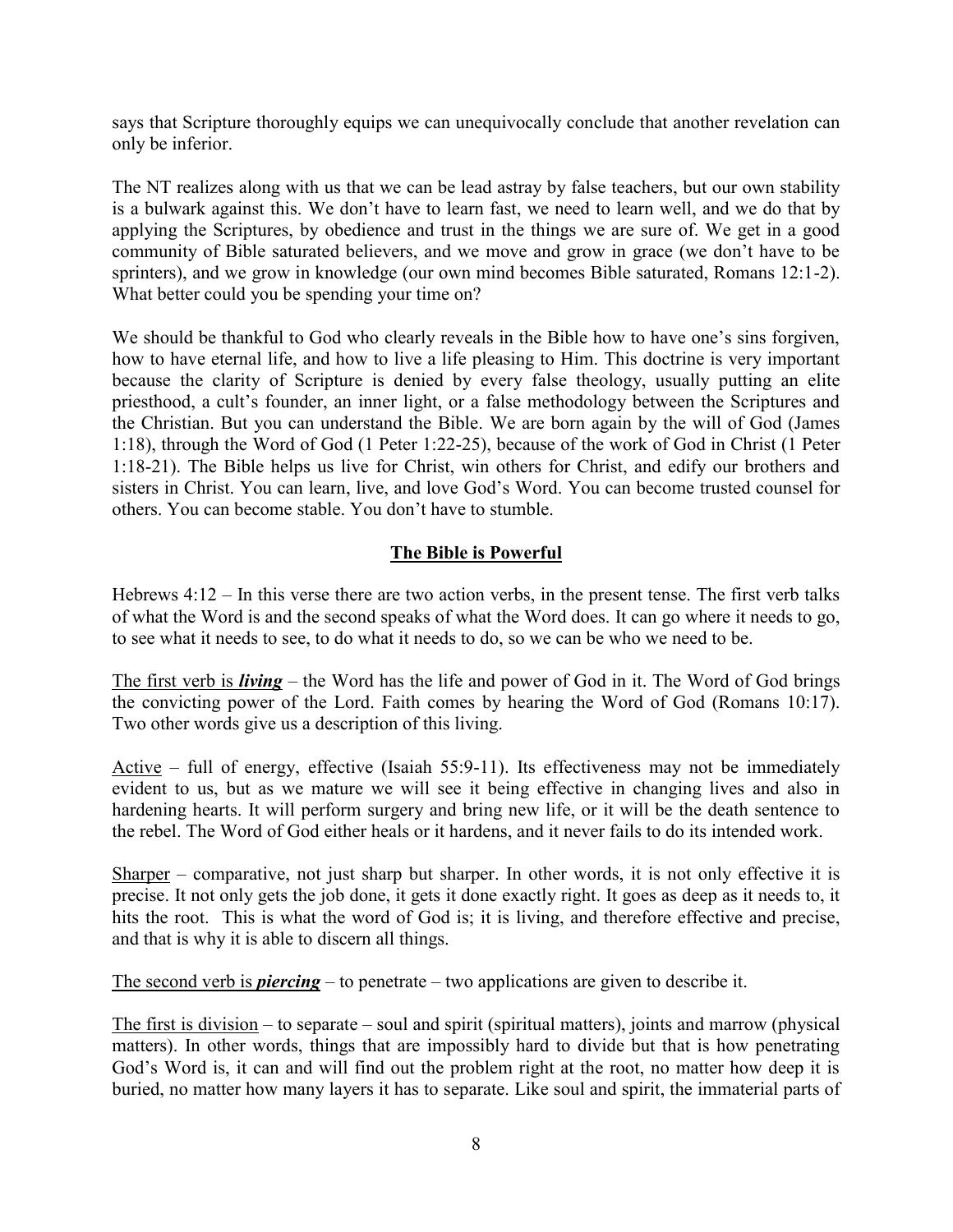man, things we cannot get a hold of, God's Word can. Back when this was written, bone marrow transplants weren't available. But God's Word penetrated as deep as that. The point is that the Word of God lays bare our problem; it exposes it for what it is. It cuts through all the layers of lies and faults and fears and gets to the bottom of it.

The second is discerning – judging – not condemning but ascertaining what is really going on. It is able to see what needs to be done. It gives a critique. The Word gets to the bottom of things and passes judgment on what it finds. A prosecutor presents the facts of the case, but the judge determines what is right and wrong; the Word of God does both. Thoughts and intents: both the feelings of desire and the imaginations of the mind. As we faithfully use the Scriptures we will be trained to discern the wrong ways of thinking that have become fortresses for sin in our lives so that our minds can be renewed and our lives transformed. It finds the root and plants the fruit. This is the surgical power of God's Word. This is what the Word of God does. It identifies the sickness and because it is alive it can give new life. It can change the heart.

Yes, God knows your heart, but the question is does He have your heart? Do you know His heart?

You can't hide, but you shouldn't anyway (the Word exposes where we need to "shave" and "clean", like mirror, but it also cleans us, like a shower).

**Scripture is what we need** – Scripture contains everything necessary for our spiritual life. It is surer than any experience. It contains divine principles that are the best guide for us. It makes the thoughts of God clear not cloudy. It is perfect and therefore lasts forever. It is true and capable of producing righteousness. Scripture is infinitely more precious than anything this world has to offer. Psalm 19 is a clear testimony to the power of God's Word.

Psalm 19:1-6 – general revelation (in the world)

Psalm 19:7-14 – special revelation (in the Word)

- Vs.7-8 *attributes* of the Word
	- o 7a Its teaching makes you turn
	- o 7b Its witness makes you wise
	- $\circ$  8a Its guidance gives you gladness
	- $\circ$  8b Its instruction gives you insight
- Vs.9-11 *appreciation* of the Word
	- $\circ$  9-10 Its nature makes you hungry
	- $\circ$  11 Its nurture makes you holy
- Vs.12-14 *application* of the Word
	- o 12-13 It exposes sin, makes you pray (describes the probing piercing effect)
	- o 14 It evidences salvation, makes you praise

Is He your rock, and your redeemer? Is His Word your daily bread? It can go where it needs to go, to see what it needs to see, to do what it needs to do, so we can be who we need to be.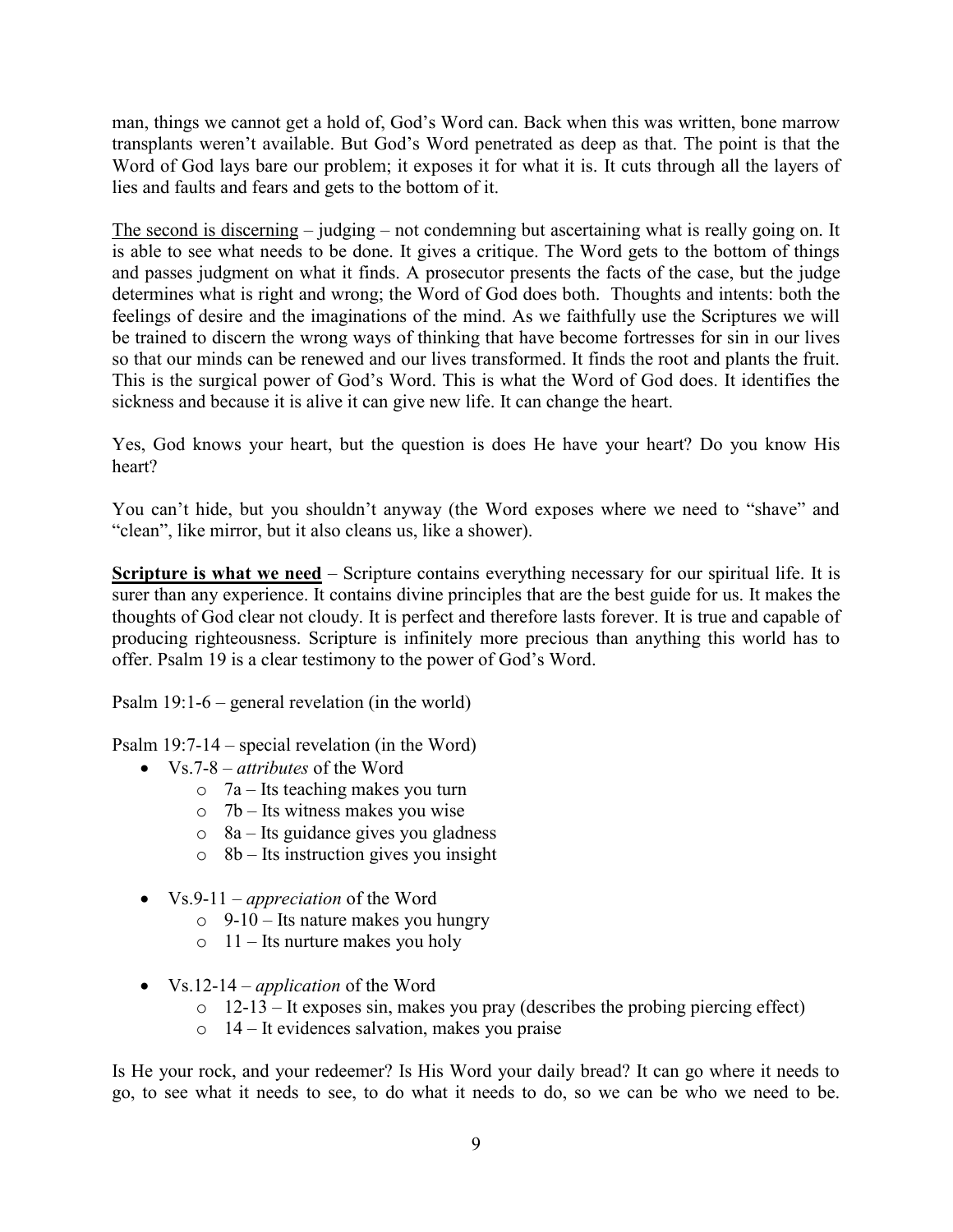However, not only can the Word of God, the Bible, minister to you and give you spiritual health and hope, but you can also minister in the power of God. You have a sword, something with the power of God in it, something that can pierce through any pretense, something that can go as deep as any doubt, something that can change any course. We don't have to worry about not having enough power, not enough precision, not enough depth, not enough light. We have the Bible, the Word of God, and God is true to His Word. It can go where it needs to go, to see what it needs to see, to do what it needs to do, so we can be who we need to be.

### **The Bible is Enough**

2 Timothy 3:14-4:4 – We need to recognize the authority, finality, and sufficiency of Scripture. Paul told Timothy about these things, and said that difficult days were ahead (3:1-9). Paul wouldn't be there personally to lead and guide him (4:6-9). So what would Timothy have to guide him? He would have the teaching Paul gave him, and the life which underscored that teaching (3:10-13). He would have the grounding in Scripture that his believing grandmother and mother had given him from infancy (3:14-15, cf. 1:5). Paul insists that this would be sufficient to make him wise. He needed to lead the church and find others who would follow his lead and teach others (2 Timothy 1:13, 2:2, 15, 1 Timothy 4:13-16).

Then, in vs.16-17 Paul speaks of *all* Scripture. Now some might say that in 2 Timothy 3:16-17 Paul was referring only to the OT, but that isn't true, because most of the scriptures were already complete. Peter brings the OT and NT together by saying that words of the Apostles were also authoritative (2 Peter 3:2), specifically referring to Paul's writings as scripture (2 Peter 3:15-16). Paul uses the term he used earlier in 1 Timothy 5:18, where he quotes Luke 10:7 (Deuteronomy 25:4), so the gospels are included. Timothy would have had access to these writings (2 Timothy 4:13). Paul is saying that the Word of God, including the Old Testament retrospectively and the New Testament prospectively, including his own writing (1 Thessalonians 2:13) represents the very words of God, and thus tells us everything we need to understand in order to know and serve God (cf. 2 Peter 1:3-4).

He tells Timothy that since he has the Word, the very thing needed to fulfill his ministry, he must endeavor to always "preach the word", which, by looking at the context, clearly means the inscripturated word. Paul warns Timothy to contend for the faith (cf. Jude 3) because others will become bored with the Bible and seek to hear new things. Many back then and today look for words from outside the Word (cf. Colossians 2:18 / Isaiah 8:20 / 1 John 4:5-6). That is why we are to judge their message by the standard of the Word that has already been given (cf. Acts 17:11). No new words are being given, we have all we need; otherwise the Bible isn't what it says it is, and it claims to be sufficient for every good work.

When people don't get rooted and grounded in Scripture, and when they do not have their foundation for faith and practice established, they will use the Bible like a magic book, or an encyclopedia. They will become hard of hearing and ignorant of the truth, all the while thinking that they believe the Bible, but they will incorporate compromise into their understanding by seeing the Scriptures through the lens of their life, instead of seeing their life through the lens of Scripture. They twist the Scriptures to their own destruction (2 Peter 3:16-18). It is time to get rooted, grounded, established, it is time to grow up; enough is enough.